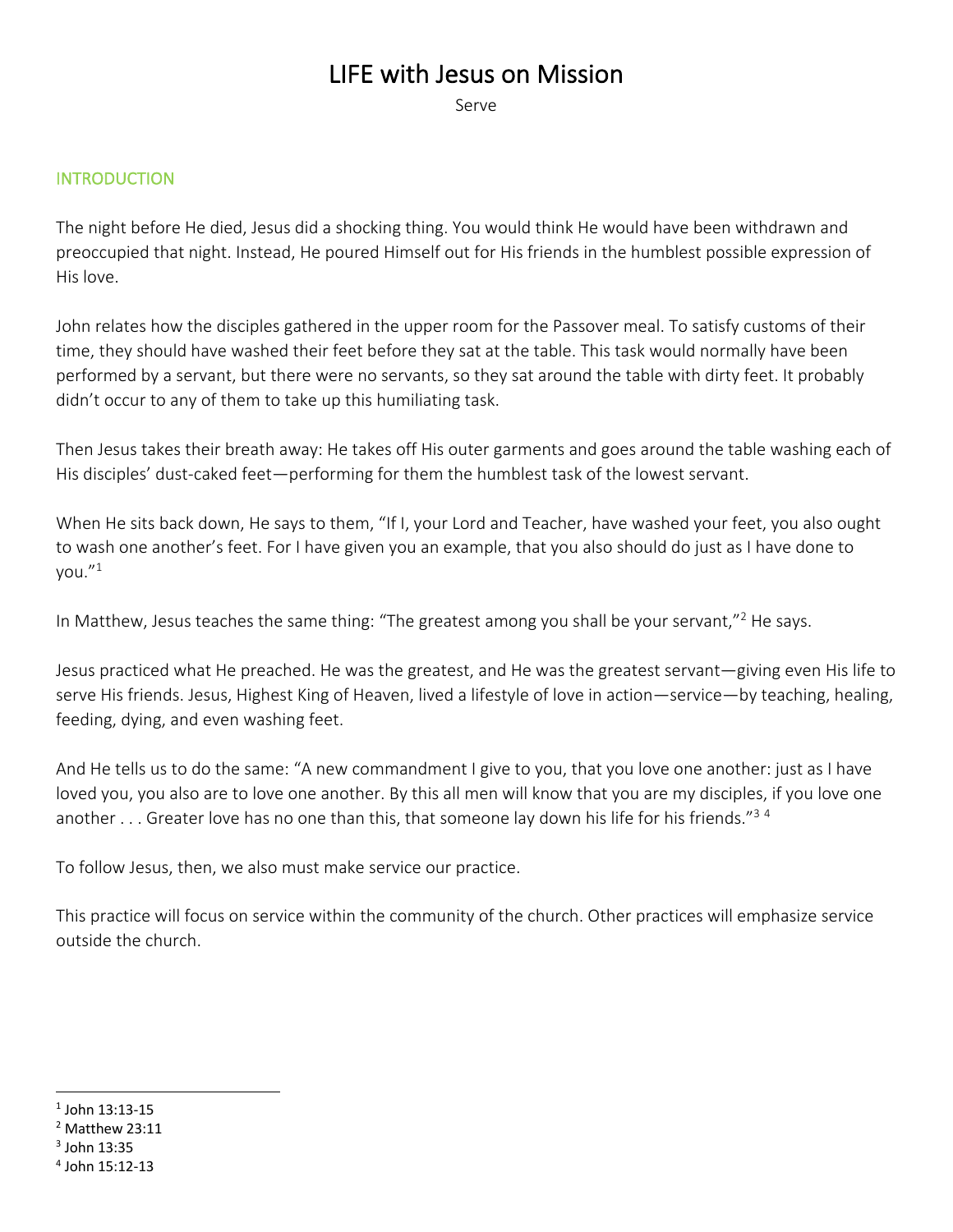## THE PRACTICE

## Offer Your Gifts

One of the beautiful things about church life is that there is a place in the church for the expression through service of almost every aptitude and gift. For the church to thrive, it needs the gifts of communicators, administrators, networkers, musicians, and visual artists; it needs those gifted in décor, in entrepreneurship, and financial management; it needs up-front leaders and funny public speakers as well as behind-the-scenes folks to organize, knit, and pray; it needs intercessors and evangelists, readers, card-writers, and chefs. You get the idea; the list endless!

Whatever you like doing, whatever comes naturally to you, you can find a way to bless and serve your church family with your interests and gifts.

• Take a step, reach out, and plug in!

#### Love One Another

Even more importantly, we can serve by loving one another well: listening, praying, and bearing one another's burdens.

#### Listen

We all need friends with warm hearts who will listen well to us. We don't necessarily need answers, but to know we are heard and understood. Dietrich Bonhoeffer said, "The first service that one owes to others in the fellowship consists in listening to them. Just as love to God begins with listening to His Word, so the beginning of love for the brethren is learning to listen to them."

Attentive, love-filled listening, dotted here and there with questions designed to increase your understanding of your friend's heart and experience, is a ministry of service.

• Ask the Lord if there is someone who needs your listening ear. Then try to listen to your friend simply to understand and empathize; resist the urge to give answers or to fix anything.

#### Pray

Praying for one another is another expression of this kind of service. Jesus prayed for His disciples, and Paul says of the church, "we have not ceased to pray for you."5

• Ask the Lord if there is someone around you who needs the Lord's help and blessing. Commit to praying for them, asking the Lord to direct your prayers.

<sup>5</sup> Colossians 1:9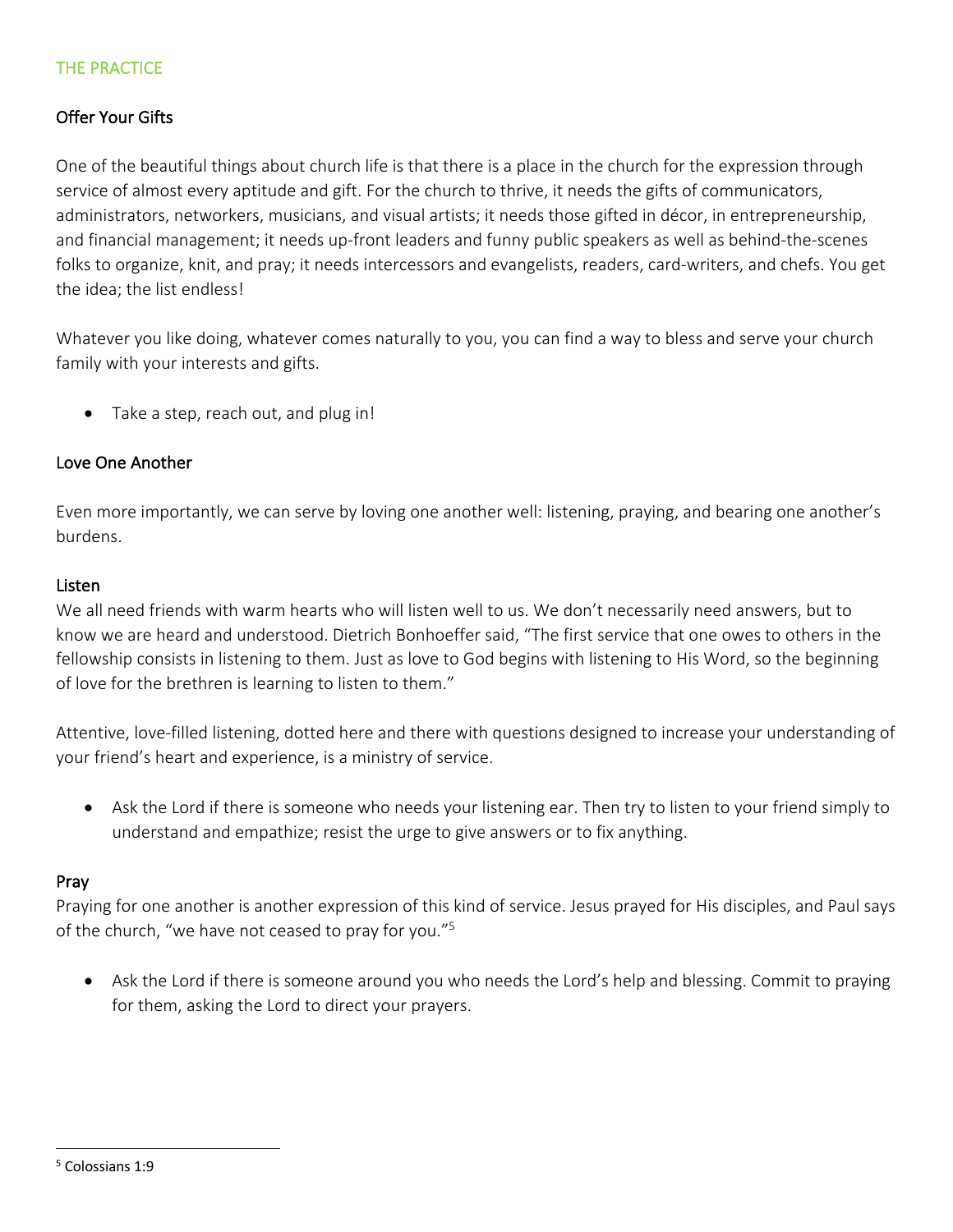## Lift a Burden

Burden bearing is another way we express this kind of loving service. Paul says, "Bear one another's burdens, and so fulfill the law of Christ."<sup>6</sup> Does anyone around you have a heavy burden that you could help lift? This could be loneliness, sickness, loss, a difficult marriage, a suffering child, or a move across town.

• Ask the Lord, is there anything you can do to make their burden less heavy for them?

#### HELPFUL VERSES

"Serve one another humbly in love," Galatians 5:13

"For even the Son of Man did not come to be served, but to serve," Mark 10:45

"The greatest among you shall be your servant," Matthew 23:11.

"If I then, your Lord and Teacher, have washed your feet, you also ought to wash one another's feet," John 13:14.

"A new commandment I give to you, that you love one another: just as I have loved you, you also are to love one another. By this all men will know that you are my disciples, if you love one another," John 13:35.

"This is my commandment, that you love one another as I have loved you. Greater love has no one than this, that someone lay down his life for his friends," John 15:12-13.

## INTERESTING QUOTES

"Everybody can be great... because anybody can serve. You don't have to have a college degree to serve. You don't have to make your subject and verb agree to serve. You only need a heart full of grace. A soul generated by love," Martin Luther King Jr

"Love in action is service." Mother Teresa

"The first service that one owes to others in the fellowship consists in listening to them. Just as love to God begins with listening to His Word, so the beginning of love for the brethren is learning to listen to them," Dietrich Bonhoeffer.

<sup>6</sup> Galatians 6:2